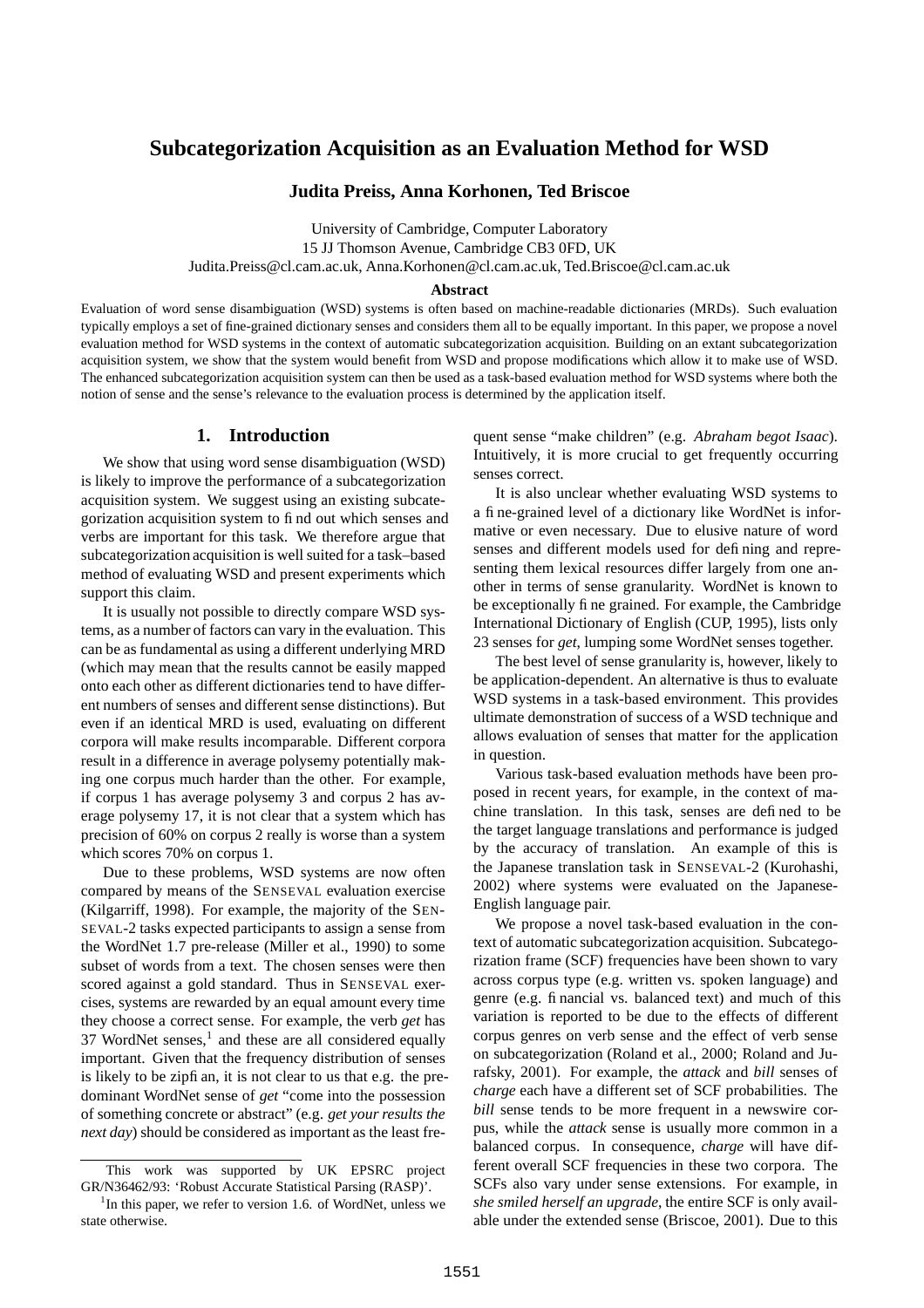sensitivity of subcategorization to sense variation, subcategorization acquisition should provide an ideal task-based evaluation method for WSD.

Over the past years, several approaches have been proposed for automatic acquisition of subcategorization from corpus data (e.g. (Briscoe and Carroll, 1997; Carroll and Rooth, 1998; Sarkar and Zeman, 2000)). The different approaches vary largely according to the methods used and the number of SCFs being extracted. Regardless of this, they perform similarly. They mostly gather information about syntactic aspects of subcategorization (the type, number and/or relative frequency of SCFs given specific predicates) and do not distinguish between various predicate senses. As no lexical or semantic information is typically exploited during processing, system output is noisy and the accuracy of the resulting SCF lexicons thus shows room for improvement.

Recently, Korhonen (2002) has proposed a method which makes use of the predominant sense of a verb. Like the previous methods, this method also acquires subcategorization specific to a verb *form* rather than *sense*. However, it guides the acquisition process using back-off (i.e. probability) estimates based on the predominant sense of a verb. These estimates help to correct the acquired SCF distribution and deal with sparse data. Where the predominant sense is assigned correctly, Korhonen reports significant improvement in acquisition performance. Inaccurate senses, however, tend to degrade performance.

In this paper, we build on the method of Korhonen. We show that it could be further improved by considering non-predominant senses. We examine in detail the current system performance and investigate which verb senses would aid subcategorization acquisition the most. Finally, we consider the modifications needed to adapt the system to use WSD. The resulting system, we argue, will provide a task-based evaluation method which addresses the problems we identified with the MRD-based evaluation method for WSD.

This paper is ordered as follows: In Section 2. we introduce the framework for SCF acquisition. Section 3. considers the effect of the current predominant sense heuristics on the system performance. Section 4. reports experiments to investigate the need for WSD. Finally, we discuss the work required to modify the system for WSD (Section 5.) and present our conclusions (Section 6.).

## **2. Framework for SCF Acquisition**

The method of Korhonen (2002) exploits the knowledge that semantically similar verbs are similar in terms of subcategorization. The motion verbs *fly* and *move*, for example, take similar SCF distributions, which differ from the ones taken e.g. by communication verbs *tell* and *say*. Levin (1993) has demonstrated that verb senses divide into semantic classes distinctive in terms of subcategorization. Korhonen (2002) shows that verb forms also divide into such classes, according to their predominant sense. For instance, the verb form specific SCF distributions for *fly* and *move* correlate well because the predominant senses of these verbs (according to the WordNet frequency data) are similar. They both belong to the Levin "Motion verbs".

Korhonen (2002) first identifies the sense, i.e. the semantic class for a predicate. The semantic classes are based on Levin classes (Levin, 1993). Levin proposes 48 broad classes for various semantic verb types which divide further into 191 sub-classes. More often than not, a broad class is employed, as it is found distinctive enough in terms of subcategorization.<sup>2</sup> For example, the broad class of "Motion verbs" is employed (Levin class 51), not the subclasses of this class (e.g. 51.2 "*Leave* verbs"). Semantic class assignment is done according to a verbs' predominant sense in WordNet. For class assignment a mapping is employed which establishes linking between WordNet senses and Levin classes.<sup>3</sup>

After the semantic class is identified, Korhonen uses the subcategorization acquisition system of Briscoe and Carroll (1997) to acquire a putative SCF distribution from corpus data. This system is capable of distinguishing 163 verbal SCFs – a superset of those found in the ANLT (Boguraev and Briscoe, 1987) and COMLEX Syntax dictionaries (Grishman et al., 1994) – and returning relative frequencies for each SCF found for a verb.

The system first tags, lemmatizes and parses corpus data using a robust statistical parser which employs a grammar written in a feature-based unification grammar formalism. This yields complete though shallow parses. Local syntactic frames including the syntactic categories and head lemmas of constituents are then extracted from parses, from sentence subanalyses which begin/end at the boundaries of predicates.

The resulting patterns are assigned to SCFs (or rejected as unclassifiable) by a comprehensive SCF classifier on the basis of the feature values of syntactic categories and head lemmas in each pattern. Finally, sets of SCFs are gathered for verbs and putative lexical entries are constructed.

Korhonen takes the putative SCF distribution from Briscoe and Carroll's system and smoothes it – using linear interpolation (e.g. Manning and Schütze  $(1999)$ ) – with the "back-off" estimates of the semantic class. Back-off estimates are obtained by:

- (i) choosing 4-5 representative Levin verbs from a verb class
- (ii) building SCF distributions for these verbs by manually analysing c. 300 occurrences of each verb in the British National Corpus (BNC) (Leech, 1992), and
- (iii) merging the resulting set of SCF distributions

For example, the back-off estimates for the "Motion verbs" are constructed by merging the SCF distributions for *fly*, *move*, *slide*, *arrive*, and *sail*. 4

<sup>&</sup>lt;sup>2</sup>The specificity of semantic class is examined beforehand by investigating (i) the syntactic similarity of Levin (sub)classes and (ii) subcategorization similarity between individual verbs from these classes.

<sup>&</sup>lt;sup>3</sup>See Korhonen (2002) for details of this mapping.

<sup>4</sup>The verb for which subcategorization is acquired is always excluded from the back-off estimates. For example, when acquiring subcategorization for *fly*, back-off estimates are constructed using verbs other than *fly*.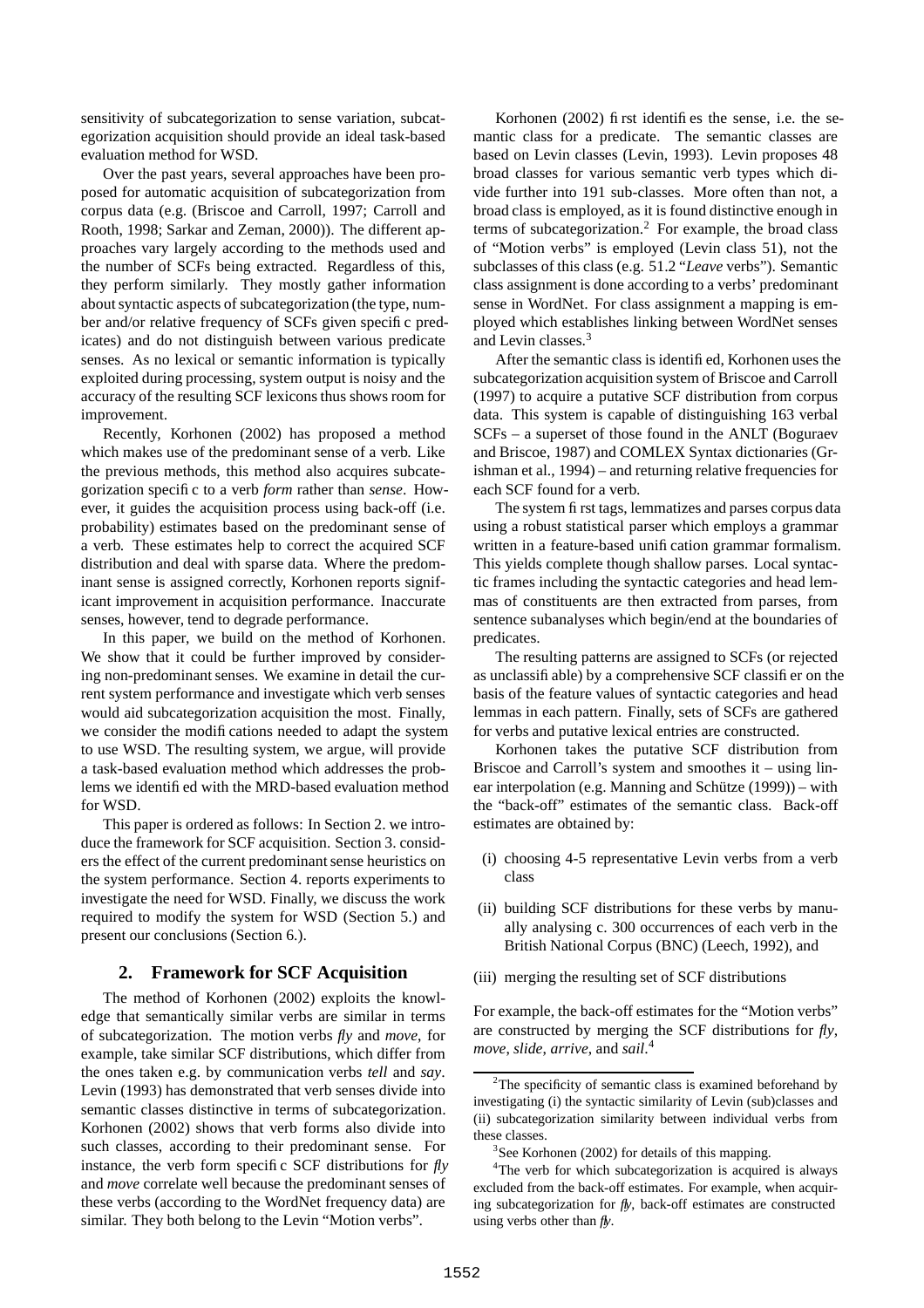After smoothing, the resulting SCF distribution is finally filtered to remove noise from the system output. This is done by setting a simple empirically determined threshold on the probability estimates after smoothing.

When back-off estimates based on the predominant sense are used for smoothing, Korhonen (2002) reports significant improvement in accuracy of subcategorization acquisition. On a test set of 45 verbs from 18 semantic classes, the proposed method yields 87% type precision (the percentage of SCF types that the method proposes which are correct) and 71% type recall (the percentage of SCF types in the gold standard that the method proposes). The baseline method, which involves no smoothing at all, yields 85% precision and 47% recall. Thus, by assuming the predominant sense we obtain 78 F measure,<sup>5</sup> while F measure is only 61 when no sense is assumed.

Compared to previous methods, this more semanticallydriven method for subcategorization acquisition provides an effective way of dealing with low frequency associations and a means of predicting those unseen in corpus data.

## **3. System Performance and Predominant Sense**

This work on SCF acquisition highlights several issues interesting from the WSD point of view. Firstly, significant improvement is reported with SCF acquisition by assuming the predominant sense only. This suggests that the predominant sense is the most important one and undermines the assumption that all senses are equally important. Interestingly, the predominant sense also tends to score very highly in an MRD-based evaluation of WSD systems (on real text). In SENSEVAL-2, for example, only two systems out of 21 achieved a higher precision than the most frequent sense baseline in the English all-words task.

Secondly, good subcategorization acquisition results are obtained by assuming a fairly wide notion of a sense, based on a broad Levin class. These results indicate that WordNet style fine-grained sense distinctions are not necessary for the task in hand. This, in turn, is beneficialsince the method would suffer from sparse data problems if a narrow notion of sense was assumed. For example, it would be difficult (or, in some cases, impossible) to obtain adequate backoff estimates for senses (i.e. semantic classes) very low in frequency.

This observation is consistent with the SENSEVAL results: SENSEVAL-1 used Hector (Atkins, 1992 93) as its sense inventory, whereas SENSEVAL-2 used the more finegrained WordNet. The overall results of systems participating in the English lexical sample task in SENSEVAL-2 were much lower than the results in SENSEVAL-1.

Thirdly, the results reported in Korhonen (2002) show that when the predominant sense assignment is done correctly, the method performs better with some verbs than others. This implies that assuming the predominant sense in all occurrences of a verb may not be sufficient for all verbs.

To identify the verbs whose performance shows room for improvement and which might benefit from WSD, we

|            | No. of verbs | Av freg |
|------------|--------------|---------|
| monosemous | 5752/10319   | O 99    |
| polysemous | 4592/10319   | 14.37   |

Table 1: Number and frequency of polysemous and monosemous verbs in WordNet

focused on polysemous verbs, i.e. verbs which have more than one sense. Table 1 shows that less than half of the verbs in WordNet are polysemous. However, if we also examine the verbs' relative frequency in WordNet (taken from the SemCor corpus), we find that polysemous verbs occur 14 times more frequently in corpus data than monosemous verbs. Thus in a piece of continuous text, we can expect the average polysemy to be higher than the 3.57 from Table 2. In fact, the average polysemy in the English all-words task in SENSEVAL-2 was around 7.

In the context of subcategorization acquisition, we found no obvious correlation between system performance and the "degree of polysemy" of a verb, i.e. the number of senses taken by a verb. A highly polysemous verb such as *carry* (38 WordNet senses), for instance, shows better subcategorization acquisition performance than *punch*, which has 3 WordNet senses only. We did find, however, clear correlation between system performance and the frequency of a predominant sense in SemCor data.

For example, consider the verb *fly* which has 14 Word-Net senses. While the predominant WordNet sense covers 0.47% of the total frequency mass, the predominant Levin sense covers 0.72%. This is because as many as 6 of the fine-grained WordNet senses are mapped to the same semantic class with the predominant Levin sense (the Levin "Motion Verbs"):

- 1. travel through the air, be airborne (0.47%)
- 2. move quickly or suddenly (0.14%)
- 3. fly a plane (0.08%)
- 4. travel in an airplane (0.01%)
- 5. to run away (0.01%)
- 6. travel over (0.01%)

The verb *stroke* has, on the other hand, 4 WordNet senses. In this case, only the predominant WordNet sense is mapped to the semantic class with the predominant Levin sense (the Levin "Verbs of Contact"). The frequency of this sense covers 0.56% of the total frequency mass.

The frequency difference between the predominant Levin senses of these two verbs is reflected in subcategorization acquisition performance. While *fly* and *stroke* both obtain 62 F measure when the baseline method is used (which assumes no notion of a sense), *fly* obtains 94 F measure when the predominant sense is assumed, while *stroke* obtains 77 F measure. Clearly *stroke* would benefit from WSD since the current method only takes into account 56% of its senses. For instance, it might help to take into account also the second most frequent sense (the Levin class "Verbs

 $5F=$ 
 $n n e \alpha i e i \alpha n + n e \alpha i l$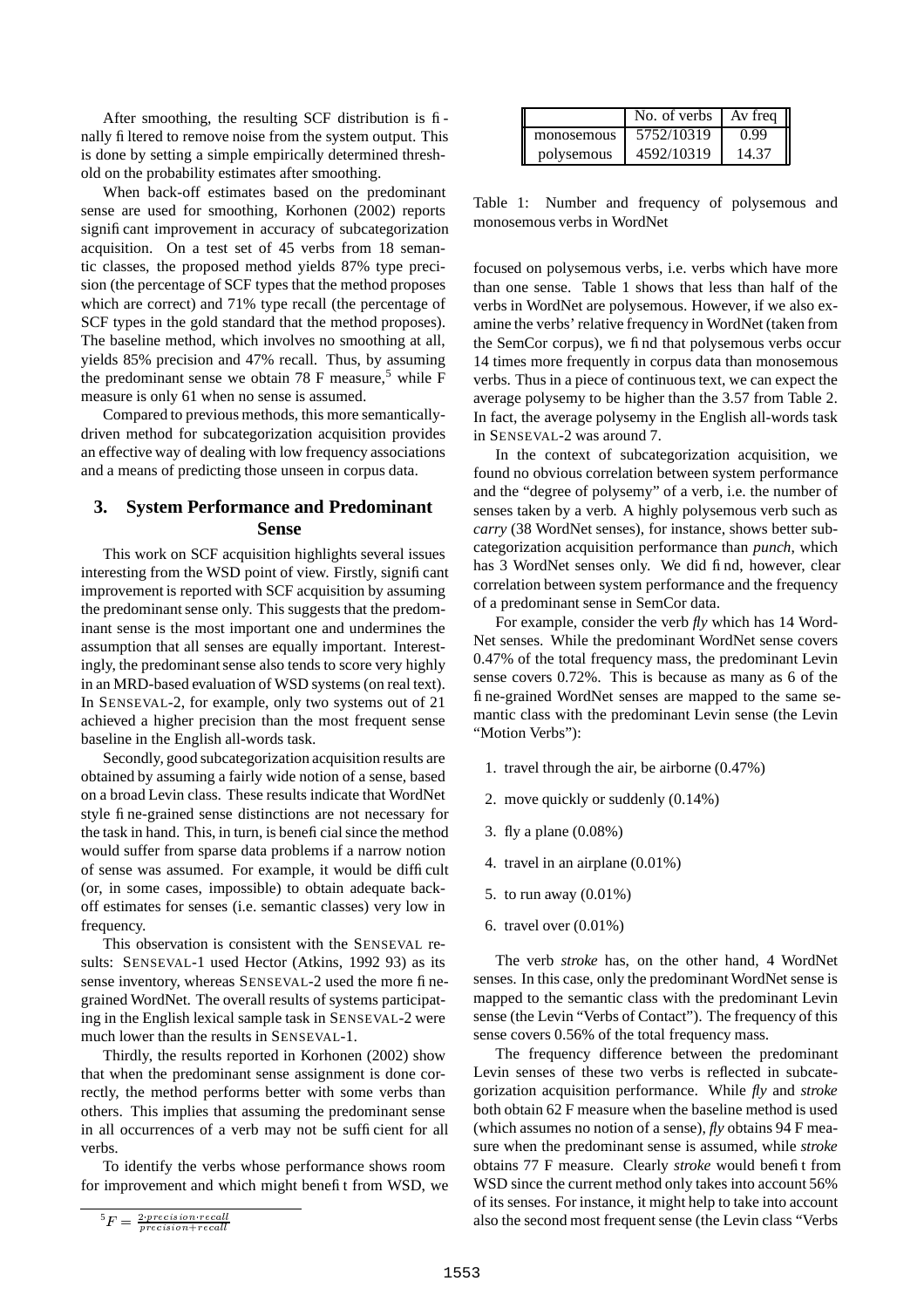of Contact by Impact") which covers 0.22% of the total frequency mass.

#### **4. Experiments**

These observations with system performance suggest that high frequency polysemous verbs whose predominant sense is not frequent enough would benefit from extra WSD knowledge. We conducted two small scale experiments to investigate which senses, in addition to the predominant, would benefit from WSD and to what extent.

We investigated the following:

- 1. the frequency mass distribution over senses
- 2. the performance of the current subcategorization acquisition system when instead of the predominant sense, we assume the second sense.<sup>6</sup>

For each experiment, we chose a number of test verbs and manually mapped their WordNet senses to Levin senses. By examining the relation between the number of senses and the frequency mass these cover, we found that it may be sufficient to only map a subset of the WordNet senses. The decrease in average polysemy over all polysemous verbs in WordNet with relation to frequency mass is presented in Table 2.<sup>7</sup> When all senses are considered, total frequency mass covered is 1.00, the average polysemy in WordNet for polysemous verbs is 3.57. If we restrict the frequency mass to 0.75, the average polysemy drops by 1, to 2.47. It is due to the highly polysemous verbs (of which there are not many) that this decrease happens. For example, for the verb *continue*, to cover 0.75 of the frequency mass, we only need to consider the first two senses out of nine. Thus by restricting our investigations to those Word-Net senses which cover 0.75 of the total frequency mass, we will discard the numerous infrequent senses of the highly polysemous verbs.<sup>8</sup>

#### **4.1. Experiment I**

We chose 91 highly polysemous verbs from WordNet at random subject to the constraint that they occur in Sem-Cor with frequency higher than 100. Only 150 verbs occur in SemCor with frequency higher than 100, therefore these verbs are also highly frequent.

In the case of our 91 test verbs, the predominant Word-Net sense covers (on average) about 45% of the frequency mass and together the first and second most frequent Word-Net sense cover about 63% of the frequency mass (Table  $3)$ .<sup>9</sup> Mapped to Levin, the first sense covers about 55%,

| Freq | Polysemy | Total | Average |  |
|------|----------|-------|---------|--|
| 1.00 | 16314    | 4567  | 3.57    |  |
| 0.95 | 14954    | 4551  | 3.29    |  |
| 0.90 | 13731    | 4503  | 3.05    |  |
| 0.85 | 12658    | 4425  | 2.86    |  |
| 0.80 | 11489    | 4343  | 2.65    |  |
| 0.75 | 10363    | 4202  | 2.47    |  |
| 0.70 | 9559     | 3926  | 2.43    |  |
| 0.65 | 7855     | 3394  | 2.31    |  |
| 0.60 | 7111     | 3270  | 2.17    |  |
| 0.55 | 6440     | 2965  | 2.17    |  |

Table 2: Polysemy in relation to total frequency mass (polysemous verbs only)



Figure 1: Frequency distribution of all polysemous verbs



Figure 2: Frequency distribution of high frequency polysemous verbs

whereas the first and second most frequent senses mapped to Levin cover 93%. We therefore conclude that the most frequent senses of polysemous high frequency verbs from WordNet tend to be mapped to distinct Levin classes. Presumably if a verb is frequently used in two different senses, these have to be sufficiently semantically different to be distinguishable.

We can make another interesting observation: the frequency distribution over WordNet senses is slightly different for all polysemous verbs and for high frequency polysemous verbs. A histogram presenting the mean of the relative frequencies for all polysemous verbs is shown in

<sup>&</sup>lt;sup>6</sup>A number of results in this paper are presented only for the first and second sense to make them easier to understand. However it is important to note that we are not proposing to introduce a numerical cut-off on the number of senses. Rather, we propose to introduce a cut-off based on the sense frequency.

<sup>&</sup>lt;sup>7</sup>This experiment uses the frequency distribution in WordNet which was derived from the SemCor corpus. Due to the small size of SemCor, we also smooth the frequencies.

<sup>&</sup>lt;sup>8</sup>This turns out to be necessary, as there will not be enough data for the rare senses to acquire new subcategorization frames.

 $9^9$ Note that these percentages refer to the 75% frequency mass which we are considering, i.e. 45% corresponds to 45% out of 75%.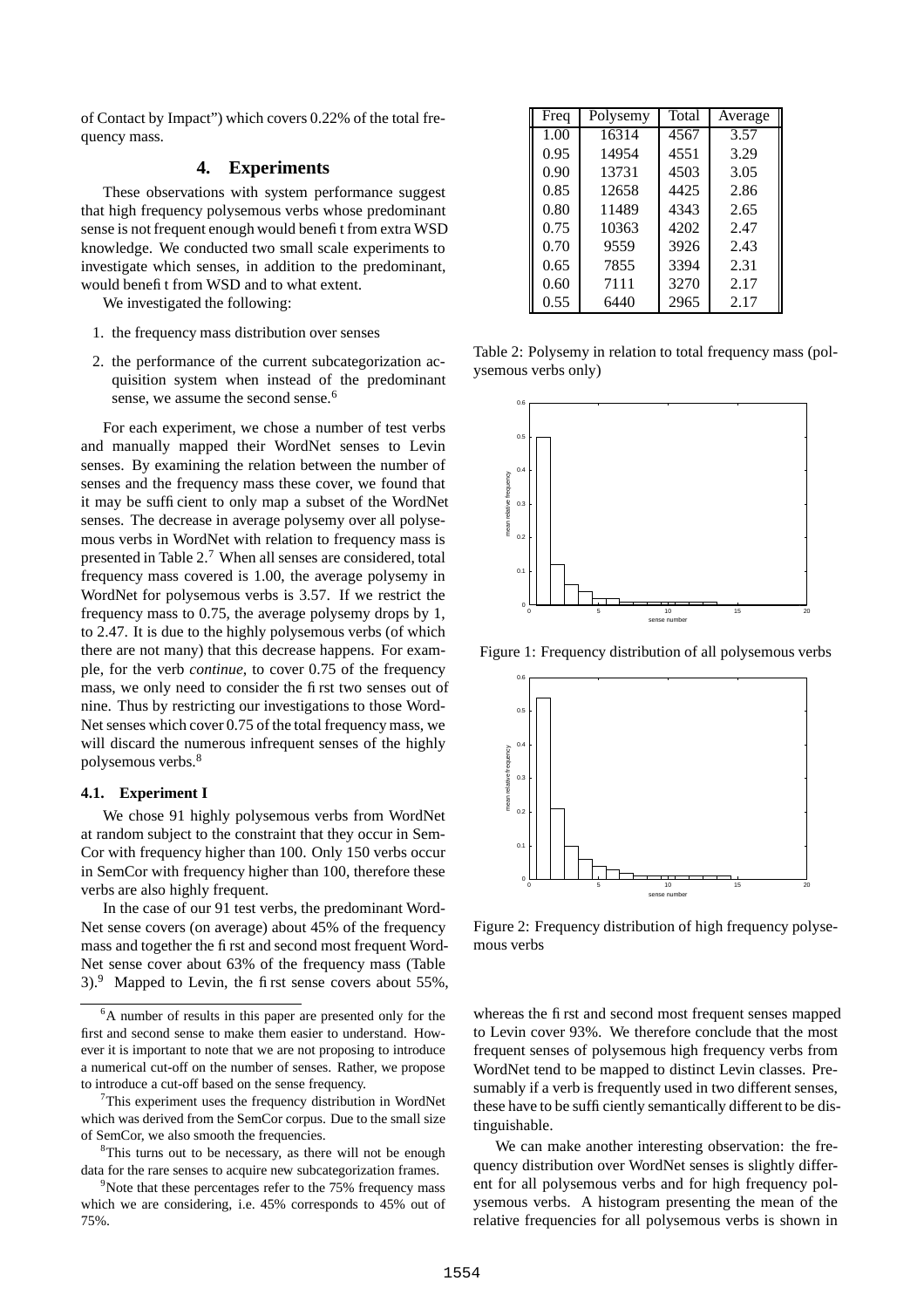|                         | Frequency mass (%) |  |
|-------------------------|--------------------|--|
| predominant WN sense    | 45.17              |  |
| second WN sense         | 17.35              |  |
| predominant Levin sense | 55.44              |  |
| second Levin sense      | 38.03              |  |

Table 3: The frequency mass covered by the predominant and second WordNet and Levin sense

Figure 1 and a histogram presenting the mean for all highly frequent (frequency of occurrence greater than 100 in Sem-Cor) verb is shown in Figure 2. Although the overall shape of the graphs is zipfian, the means of the relative frequencies are higher for the initial senses in the polysemous frequent verbs. This implies that it is important to consider more than the most frequent sense for high frequency polysemous verbs.

#### **4.2. Experiment II**

For the second experiment, we selected 16 polysemous high frequency verbs whose predominant sense belongs to one of 8 Levin classes. We took a sample of 20 million words of the BNC corpus and extracted all sentences containing an occurrence of one the verbs. After the extraction process, we retained 1000 citations, on average, for each verb.

The sentences containing these verbs were processed by the SCF acquisition system, using the method outlined in Section 2. Three lexicons were acquired for each verb so that we assumed (i) the predominant Levin sense (i.e. backoff estimates of the predominant Levin sense were used for smoothing), (ii) the second most frequent one (i.e. backoff estimates of the second sense were used) $^{10}$ , and, as a baseline, (iii) no sense at all (i.e. no smoothing was done).

The results were evaluated against a manual analysis of the corpus data. This was obtained by analyzing a maximum of 300 occurrences for each test verb in the BNC corpus. Type precision, type recall and F measure were calculated (see Section 2. for details).

The average frequency mass for the predominant and the second senses for our verbs is shown in the second column of Table 4. The results included in the third, fourth and fifth column show that by assuming both the predominant and the second senses, we obtain clearly better performance (in terms of the F measure) than when assuming no sense at all. The predominant sense yields 6.2 better F measure than the second sense. The fact that the difference is not bigger (i.e. the performance with the second sense is surprisingly high considering that its frequency mass is 17% on average) is due to our restricting the evaluation to Levin classes which – despite being semantically different – are syntactically somewhat similar (they mainly cover verbs taking NP and PP complements). However, these results confirm the importance of the second most frequent sense and sug-

|                 | Freq     | Precision | Recall | F    |
|-----------------|----------|-----------|--------|------|
|                 | mass (%) |           |        |      |
| Predominant     | 0.55     | 93.7      | 83.3   | 88.2 |
| Levin sense     |          |           |        |      |
| Second          | 0.17     | 90.8      | 74.8   | 82.0 |
| Levin sense     |          |           |        |      |
| <b>Baseline</b> |          | 91.1      | 50.7   | 65.2 |
| (no sense)      |          |           |        |      |

Table 4: SCF acquisition results

gest that disambiguating both senses together should help to improve subcategorization acquisition performance.

#### **5. Future Work**

The framework outlined in Section 2. requires modification in order to benefit from WSD and before the system can be used for task-based WSD evaluation.

The mapping between predominant WordNet and Levin senses needs to be extended to cover all senses corresponding to 75% of frequency mass. This work is required, however, for polysemous high frequency verbs only. Once the mapping is obtained, the corpus data can be disambiguated and for each verb, the resulting data divided into the first few senses (as many as cover 75% of frequency mass) and any other sense occurrences. Subcategorization can then be acquired for these data sets separately, using back-off estimates of the corresponding senses and using no back-off in the case of "other senses".

To carry this work out, we must find a suitable WSD method. Current WSD systems do not tend to significantly outperform the most frequent sense baseline. However, as our task-based evaluation is only required WSD for high frequency polysemous verbs, we believe that an existing supervised system could be adapted to generate accurate word sense disambiguation for the chosen verbs. Supervised systems tend to have a higher accuracy than unsupervised systems. A system such as that described in Mihalcea and Moldovan (2002) was one of the two systems which outperformed the most frequent sense baseline in SENSE-VAL-2.

Immediate future work will include modifying the system as proposed and carrying out a small scale experiment on evaluation of WSD in this framework.

#### **6. Conclusion**

We showed that SCF lexicon acquisition can be used as a novel task-based evaluation for WSD systems. With a few modifications the system discussed will provide a framework which allows evaluation of senses and verbs that really matter for the application. Our results show that in our subcategorization acquisition framework, it is sufficient to assume a fairly broad notion of sense and disambiguate the most frequent senses of polysemous highly frequent verbs only. This contrasts with the MRD-based evaluation, which typically examines exhaustively a set of fine-grained senses and gives equal weight to both frequent and infrequent senses.

<sup>10</sup>Note that the subcategorization acquisition system uses the back-off estimates for the second sense only. The system does not combine predominant sense and second sense back-off estimates in any way.